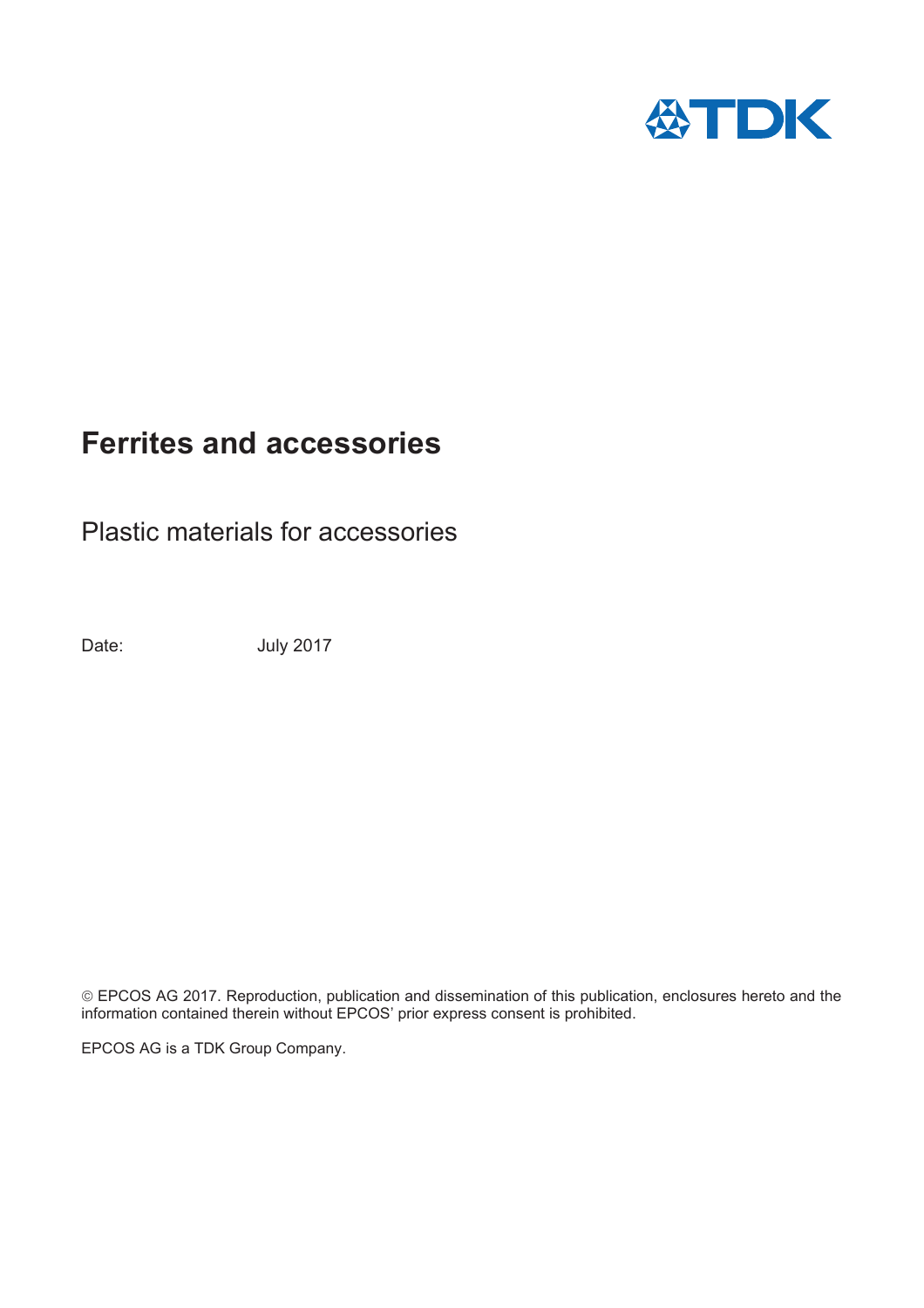

#### **Plastic materials**

#### **5 Plastic materials, manufacturers and UL numbers**

- RM, EP, EFD and PQ coil formers of thermosetting plastic, color code black (post-inserted pins): Sumikon PM 9630® [E41429 (M)], SUMITOMO BAKELITE CO LTD Sumikon PM 9820<sup>®</sup> [E41429 (M)], SUMITOMO BAKELITE CO LTD
- EP and EFD coil formers of thermosetting plastic, color code green (post-inserted pins): Vyncolit/X611® [E167521 (M)], VYNCOLIT NV
- RM, P, PS, PM, E, ETD, ER coil formers and terminal carriers  $P9\times5$ , P11 $\times7$ , P36 $\times22$  (Polyterephthalate): Valox 420-SE0<sup>®</sup> [E45329 (M)], SABIC INNOVATIVE PLASTICS BV Valox 420-SE0<sup>®</sup> [E207780 (M)], SABIC JAPAN LLC Valox 420-SE0<sup>®</sup> [E121562 (M)], SABIC INNOVATIVE PLASTICS US LLC Durethan BKV 30H, [E 245249 (M)], LANXESS AG Ultramid A3X2G5 [E41871 (M)], BASF AKTIENGESELLSCHAFT Ultramid A3X2G7 [E41871 (M)], BASF AKTIENGESELLSCHAFT Ultradur 4090G6 [E41871 (M)], BASF SE Crastin SK 645 FR  $[E41938 \, (M)]$ , E I DUPONT DE NEMOURS & CO INC Pocan B4235<sup>®</sup> [E245249 (M)], LANXESS AG Rynite FR  $530^\circ$  [E41938 (M)], E I DUPONT DE NEMOURS & CO INC
- **Terminal carriers P14×8, P18×11, P26×16, P30×19, P22×13 (Polyterephthalate):** Pocan B4235<sup>®</sup> [E245249 (M)], LANXESS AG
- $\blacksquare$  PM114 coil former and terminal carrier P7 $\times$ 4 (PPS) Ryton R-4-230, [E95746 (M)], SOLVAY SPECIALITY POLYMERS Ryton R-4-230, [E95746 (M)], SOLVAY SPECIALITY POLYMERS
- SMD coil formers (Liquid cristal polymer): Sumika Super E4008<sup>®</sup> [E54705 (M)], SUMITOMO CHEMICAL CO LTD Zenite 7130<sup>®</sup> [E344082 (M)], CELANESE INTERNATIONAL CORP. Vectra C 130 [E106764 (M)], POLYPLASTICS CO LTD Vectra E 130i [E106764 (M)], POLYPLASTICS CO LTD Vectra E 130i [E83005 (M)], CELANESE INTERNATIONAL CORP. Stanyl TW250F6 [E47960 (M)], DSM ENGINEERING PLASTICS BV
- Insulating washers: Makrofol FR7-2, [E168120 (M)], COVESTRO AG Aryphan F685, [E167358 (M)], LOFO HIGH TECH FILM GMBH
- Adjusting screws and threaded sleeves: Pocan B3235<sup>®</sup> [E245249 (M)], LANXESS AG Rilsan BZM30, [E45228 (M)], ARKEMA SA (for threaded sleeves)
- PQ coil formers: Phenolic T375 J [E59481 (M)], CHANG CHUN PLASTICS CO LTD
- Ring core housings: Makrolon 9415 [E41613 (M)] COVESTRO AG

Rights to change material reserved.

Further information is given on the packing label.

**2** 7/17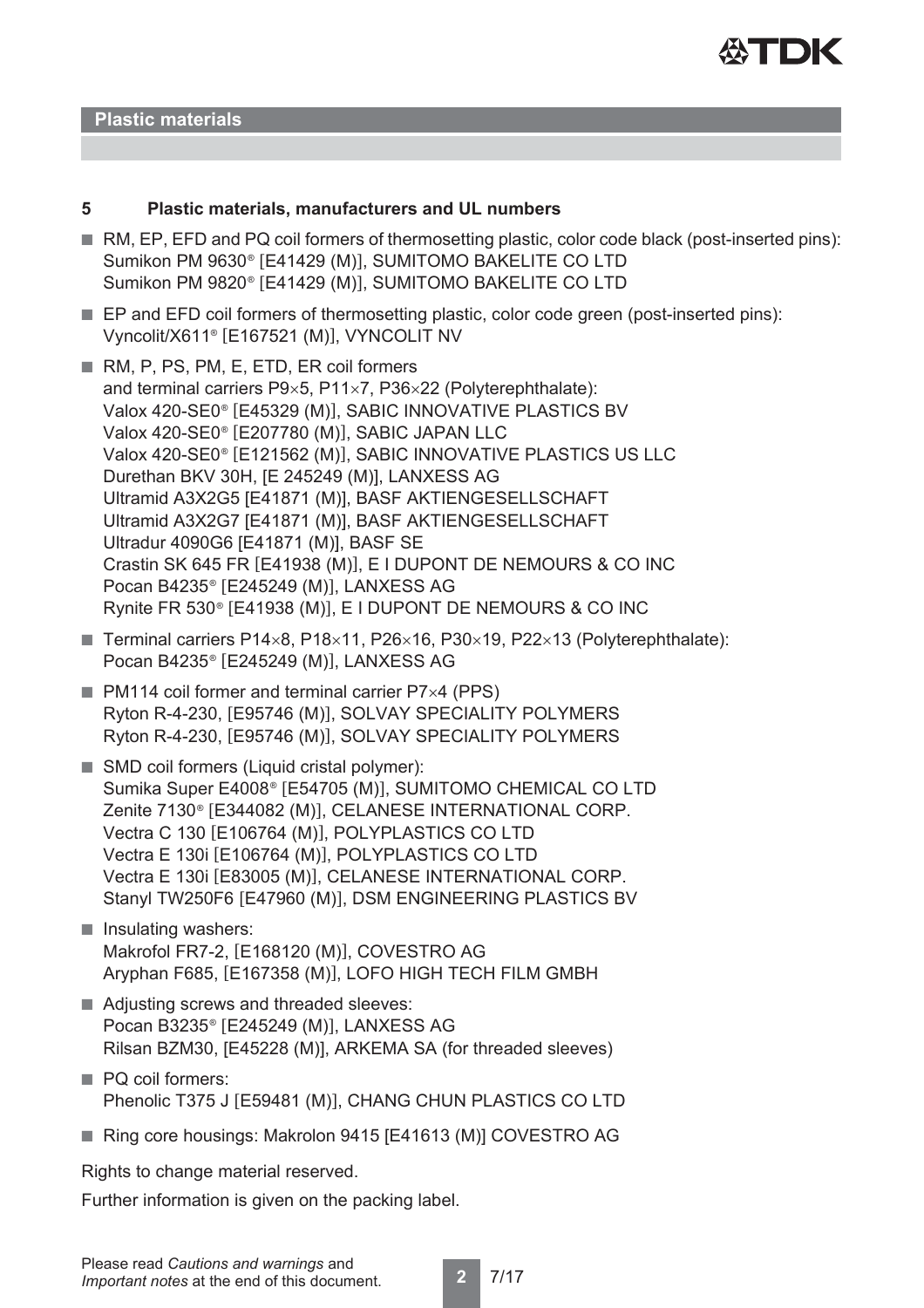

**Plastic materials**

The trade names are registered trademarks of the listed manufacturers.

Further information to the UL certifications are available in the internet under http//:www.UL.com Here you get the newest update of the yellow card.

EPCOS is an assigned molder with the UL file no. E178263 (M).

The assigned designation is A1770.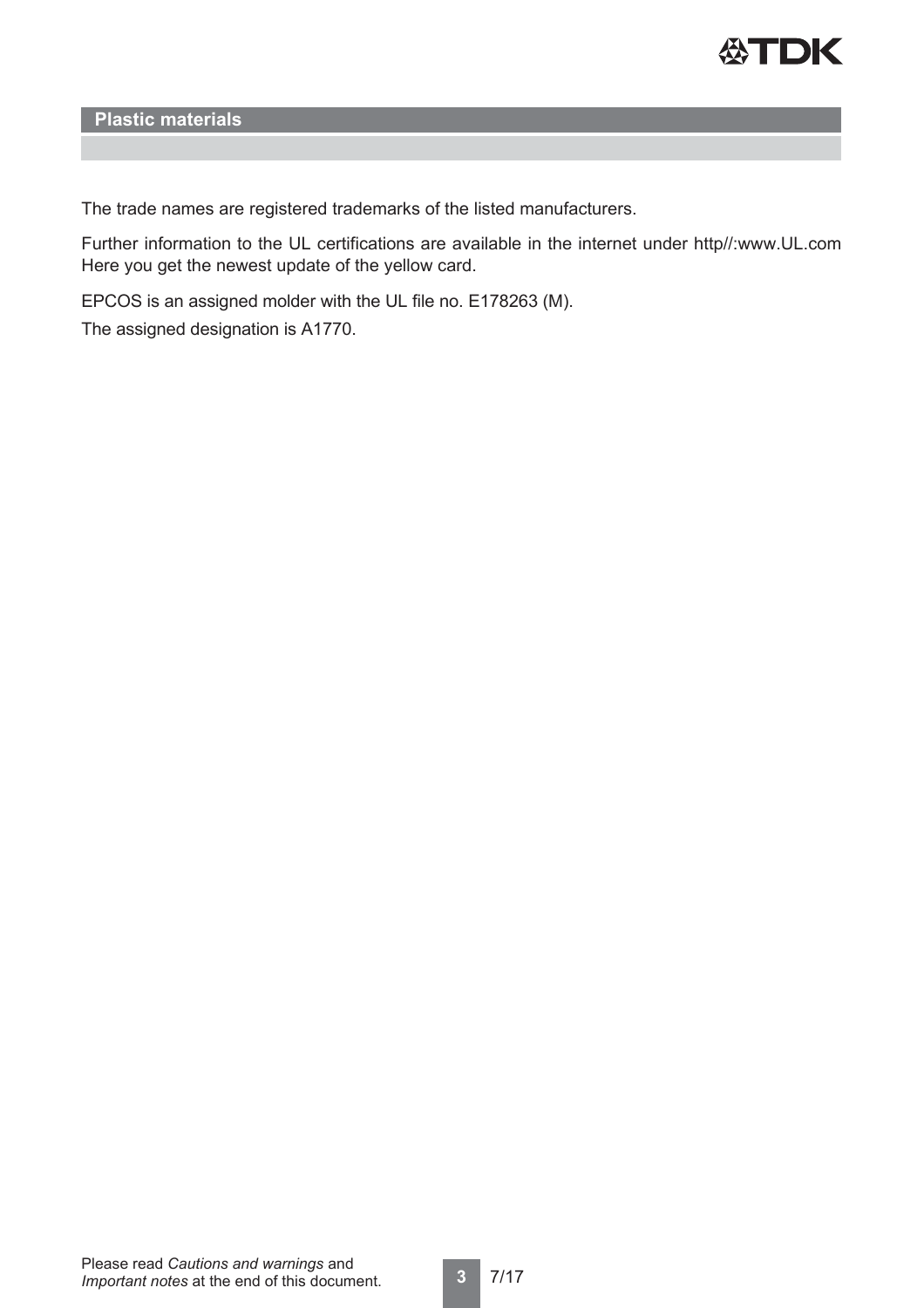

#### **Cautions and warnings**

#### **Mechanical stress and mounting**

Ferrite cores have to meet mechanical requirements during assembling and for a growing number of applications. Since ferrites are ceramic materials one has to be aware of the special behavior under mechanical load.

As valid for any ceramic material, ferrite cores are brittle and sensitive to any shock, fast temperature changing or tensile load. Especially high cooling rates under ultrasonic cleaning and high static or cyclic loads can cause cracks or failure of the ferrite cores.

For detailed information see data book, chapter *"General - Definitions, 8.1"*.

#### Effects of core combination on A<sub>L</sub> value

Stresses in the core affect not only the mechanical but also the magnetic properties. It is apparent that the initial permeability is dependent on the stress state of the core. The higher the stresses are in the core, the lower is the value for the initial permeability. Thus the embedding medium should have the greatest possible elasticity.

For detailed information see data book, chapter *"General - Definitions, 8.1"*.

#### **Heating up**

Ferrites can run hot during operation at higher flux densities and higher frequencies.

#### **NiZn-materials**

The magnetic properties of NiZn-materials can change irreversible in high magnetic fields.

#### **Ferrite Accessories**

EPCOS ferrite accessories have been designed and evaluated only in combination with EPCOS ferrite cores. EPCOS explicitly points out that EPCOS ferrite accessories or EPCOS ferrite cores may not be compatible with those of other manufacturers. Any such combination requires prior testing by the customer and will be at the customer's own risk.

EPCOS assumes no warranty or reliability for the combination of EPCOS ferrite accessories with cores and other accessories from any other manufacturer.

#### **Processing remarks**

The start of the winding process should be soft. Else the flanges may be destroyed.

- Too strong winding forces may blast the flanges or squeeze the tube that the cores can not be mounted any more.
- Too long soldering time at high temperature (>300 °C) may effect coplanarity or pin arrangement.
- Not following the processing notes for soldering of the J-leg terminals may cause solderability problems at the transformer because of pollution with Sn oxyde of the tin bath or burned insulation of the wire. For detailed information see chapter *"Processing notes"*, section 2.2.
- The dimensions of the hole arrangement have fixed values and should be understood as a recommendation for drilling the printed circuit board. For dimensioning the pins, the group of holes can only be seen under certain conditions, as they fit into the given hole arrangement. To avoid problems when mounting the transformer, the manufacturing tolerances for positioning the customers' drilling process must be considered by increasing the hole diameter.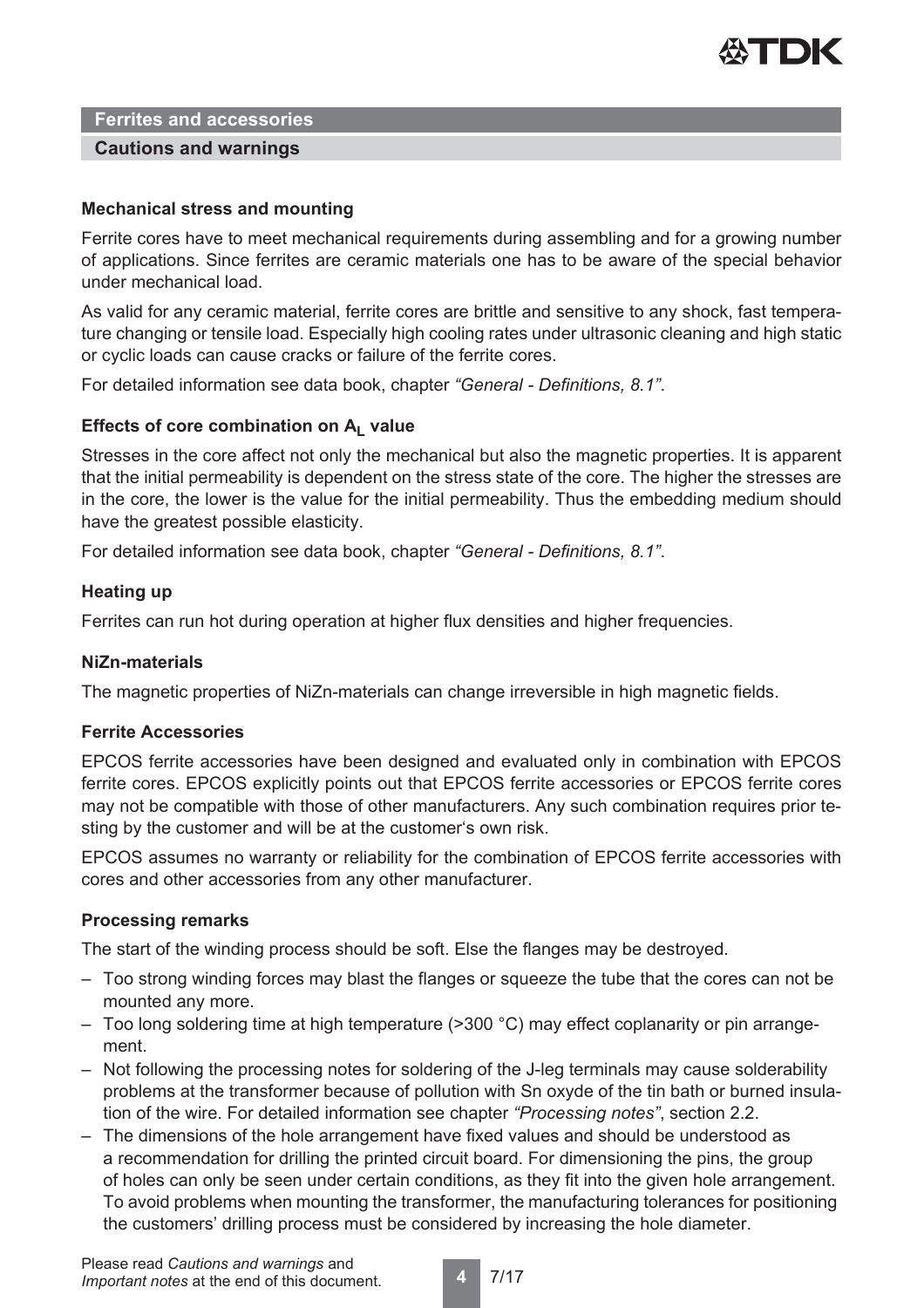

#### **Cautions and warnings**

#### **Display of ordering codes for EPCOS products**

The ordering code for one and the same product can be represented differently in data sheets, data books, other publications and the website of EPCOS, or in order-related documents such as shipping notes, order confirmations and product labels. **The varying representations of the ordering codes are due to different processes employed and do not affect the specifications of the respective products**. Detailed information can be found on the Internet under www.epcos.com/orderingcodes.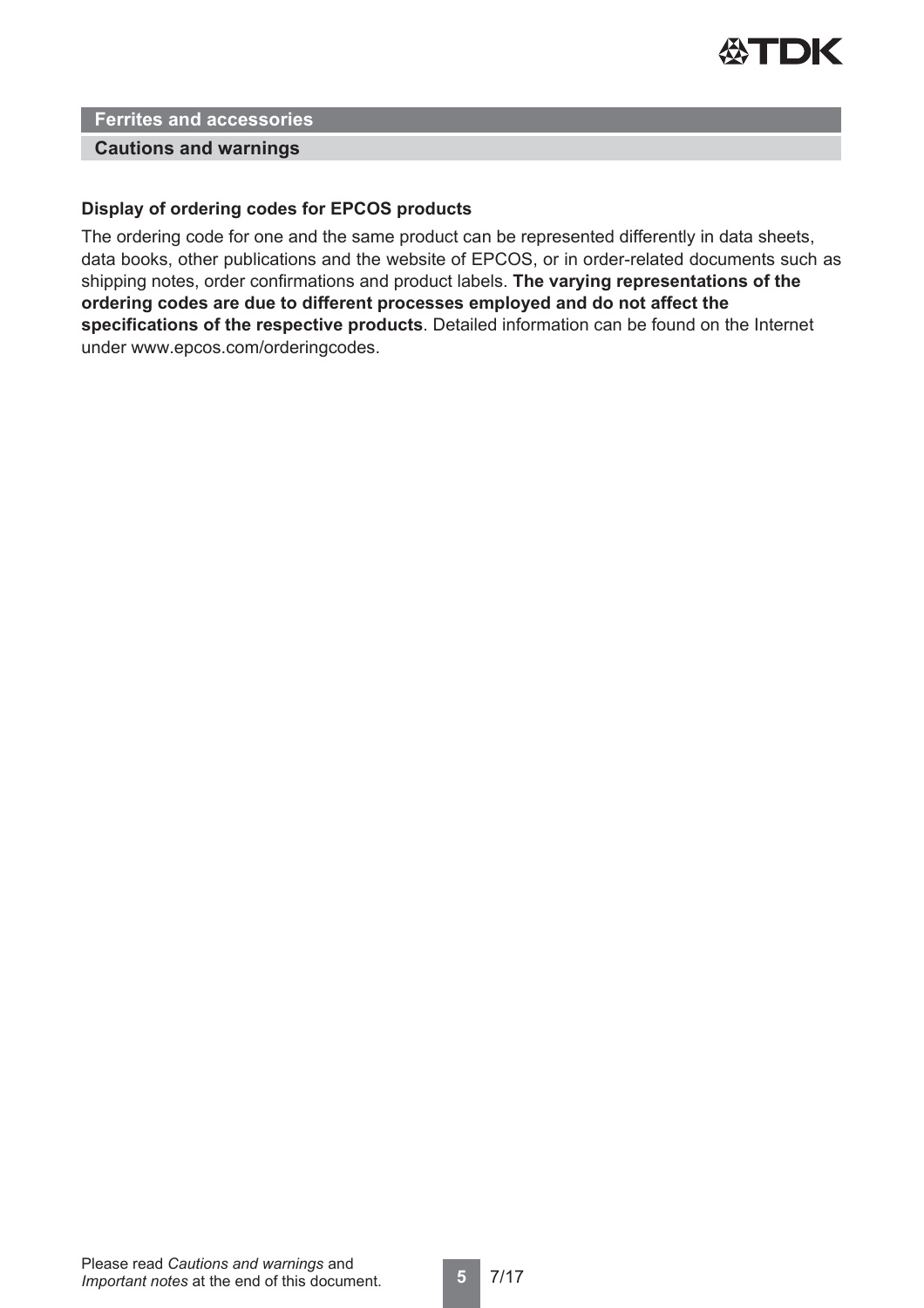

## **Symbols and terms**

| Symbol              | Meaning                                                              | Unit                         |
|---------------------|----------------------------------------------------------------------|------------------------------|
| A                   | Cross section of coil                                                | mm <sup>2</sup>              |
| $A_e$               | Effective magnetic cross section                                     | mm <sup>2</sup>              |
| $A_{L}$             | Inductance factor; $A_1 = L/N^2$                                     | nH                           |
| $A_{L1}$            | Minimum inductance at defined high saturation ( $\triangleq \mu_A$ ) | nH                           |
| $A_{min}$           | Minimum core cross section                                           | mm <sup>2</sup>              |
| $A_N$               | Winding cross section                                                | mm <sup>2</sup>              |
| $A_{R}$             | Resistance factor; $A_R = R_{Cu}/N^2$                                | $\mu\Omega = 10^{-6} \Omega$ |
| B                   | RMS value of magnetic flux density                                   | $Vs/m2$ , mT                 |
| $\Delta \mathsf{B}$ | Flux density deviation                                               | $Vs/m2$ , mT                 |
| Ê                   | Peak value of magnetic flux density                                  | $Vs/m2$ , mT                 |
| ΔÊ                  | Peak value of flux density deviation                                 | $Vs/m2$ , mT                 |
| $B_{DC}$            | DC magnetic flux density                                             | $Vs/m2$ , mT                 |
| $B_R$               | Remanent flux density                                                | $Vs/m2$ , mT                 |
| $B_S$               | Saturation magnetization                                             | $Vs/m2$ , mT                 |
| $C_0$               | Winding capacitance                                                  | $F = As/V$                   |
| <b>CDF</b>          | Core distortion factor                                               | $mm^{-4.5}$                  |
| DF                  | Relative disaccommodation coefficient DF = $d/\mu_i$                 |                              |
| d                   | Disaccommodation coefficient                                         |                              |
| $E_{a}$             | Activation energy                                                    | J                            |
| f                   | Frequency                                                            | $s^{-1}$ , Hz                |
| f <sub>cutoff</sub> | Cut-off frequency                                                    | $s^{-1}$ , Hz                |
| $f_{\text{max}}$    | Upper frequency limit                                                | $s^{-1}$ , Hz                |
| $f_{min}$           | Lower frequency limit                                                | $s^{-1}$ , Hz                |
| $f_r$               | Resonance frequency                                                  | $s^{-1}$ , Hz                |
| $f_{\rm Cu}$        | Copper filling factor                                                |                              |
| g                   | Air gap                                                              | mm                           |
| H                   | RMS value of magnetic field strength                                 | A/m                          |
| Ĥ                   | Peak value of magnetic field strength                                | A/m                          |
| $H_{DC}$            | DC field strength                                                    | A/m                          |
| $H_c$               | Coercive field strength                                              | A/m                          |
| h                   | Hysteresis coefficient of material                                   | $10^{-6}$ cm/A               |
| $h/\mu_i^2$         | Relative hysteresis coefficient                                      | $10^{-6}$ cm/A               |
|                     | RMS value of current                                                 | A                            |
| $I_{DC}$            | Direct current                                                       | A                            |
| Î                   | Peak value of current                                                | A                            |
| J                   | Polarization                                                         | Vs/m <sup>2</sup>            |
| k                   | Boltzmann constant                                                   | J/K                          |
| $k_3$               | Third harmonic distortion                                            |                              |
| $k_{3c}$            | Circuit third harmonic distortion                                    |                              |
| L                   | Inductance                                                           | $H = Vs/A$                   |

**6** 7/17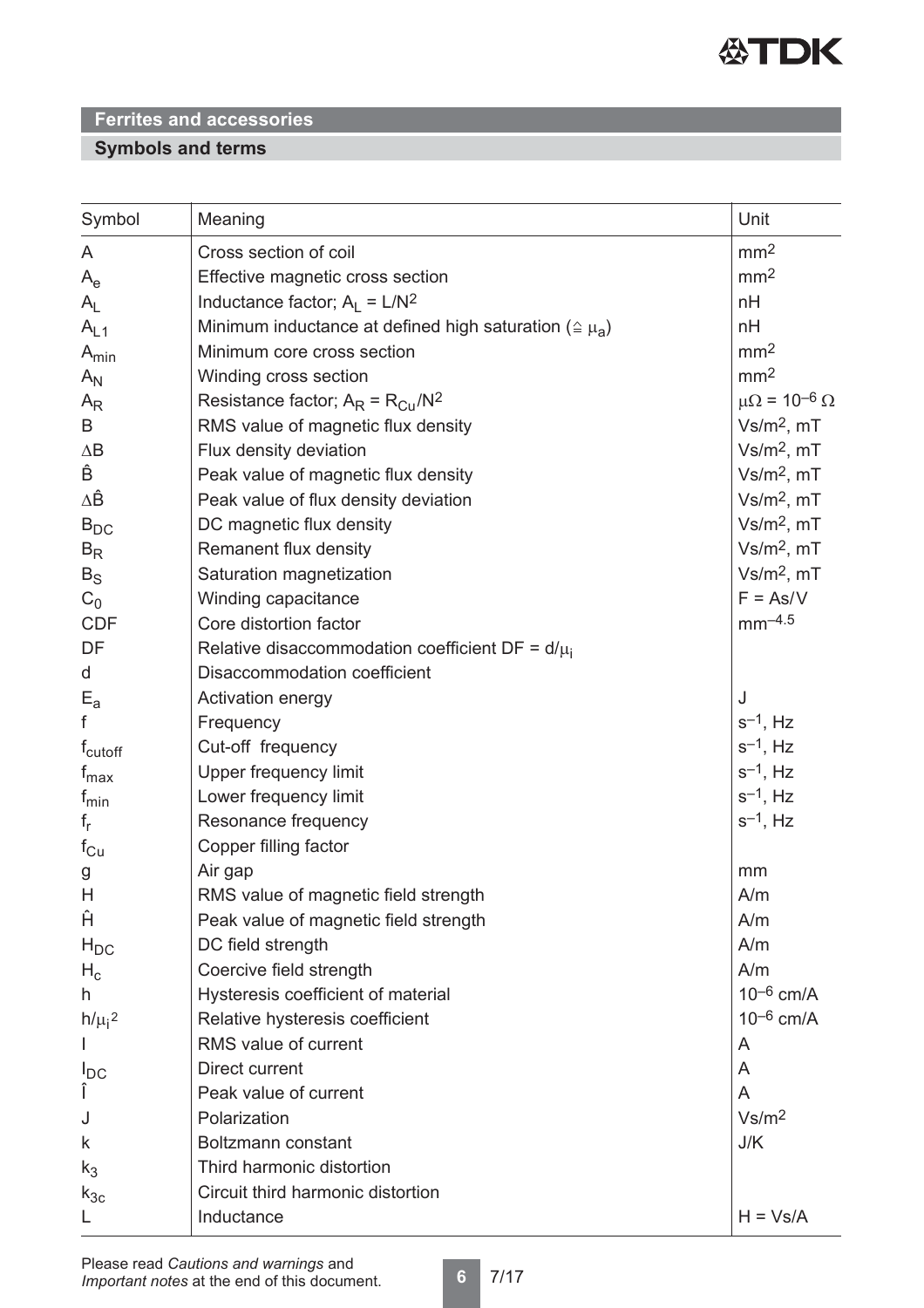

## **Symbols and terms**

| Symbol                    | Meaning                                                                 | Unit            |
|---------------------------|-------------------------------------------------------------------------|-----------------|
| $\Delta L/L$              | Relative inductance change                                              | H               |
| $L_0$                     | Inductance of coil without core                                         | Н               |
| Lн                        | Main inductance                                                         | H               |
| $L_{\rm p}$               | Parallel inductance                                                     | H               |
| $L_{rev}$                 | Reversible inductance                                                   | H               |
| $L_{\rm s}$               | Series inductance                                                       | H               |
| $I_{e}$                   | Effective magnetic path length                                          | mm              |
| $I_{\rm N}$               | Average length of turn                                                  | mm              |
| N                         | Number of turns                                                         |                 |
| $P_{Cu}$                  | Copper (winding) losses                                                 | W               |
| $P_{trans}$               | Transferrable power                                                     | W               |
| $P_V$                     | Relative core losses                                                    | mW/g            |
| PF                        | Performance factor                                                      |                 |
| Q                         | Quality factor ( $Q = \omega L/R_s = 1/tan \delta_l$ )                  |                 |
| R                         | Resistance                                                              | $\Omega$        |
| $\rm R_{Cu}$              | Copper (winding) resistance $(f = 0)$                                   | $\Omega$        |
| $R_h$                     | Hysteresis loss resistance of a core                                    | $\Omega$        |
| $\Delta R_h$              | $R_h$ change                                                            | $\Omega$        |
| $R_i$                     | Internal resistance                                                     | $\Omega$        |
| $R_p$                     | Parallel loss resistance of a core                                      | $\Omega$        |
| $R_{s}$                   | Series loss resistance of a core                                        | $\Omega$        |
| $R_{th}$                  | Thermal resistance                                                      | K/W             |
| $R_V$                     | Effective loss resistance of a core                                     | $\Omega$        |
| S                         | Total air gap                                                           | mm              |
| Τ                         | Temperature                                                             | $^{\circ}C$     |
| $\Delta T$                | Temperature difference                                                  | K               |
| $T_{\rm C}$               | Curie temperature                                                       | $^{\circ}C$     |
| t                         | Time                                                                    | ${\mathbb S}$   |
| $t_{\rm v}$               | Pulse duty factor                                                       |                 |
| tan $\delta$              | Loss factor                                                             |                 |
| tan $\delta_{\rm I}$      | Loss factor of coil                                                     |                 |
| tan $\delta_{\rm r}$      | (Residual) loss factor at $H \rightarrow 0$                             |                 |
| tan $\delta_{\mathsf{e}}$ | Relative loss factor                                                    |                 |
| tan $\delta_h$            | Hysteresis loss factor                                                  |                 |
| tan $\delta/\mu_i$        | Relative loss factor of material at $H \rightarrow 0$                   |                 |
| U                         | RMS value of voltage                                                    | V               |
| Û                         | Peak value of voltage                                                   | $\vee$          |
| $V_{e}$                   | Effective magnetic volume                                               | mm <sup>3</sup> |
| Ζ                         | Complex impedance                                                       | $\Omega$        |
| $Z_{n}$                   | Normalized impedance $ Z _n =  Z  / N^2 \times \varepsilon (I_e / A_e)$ | $\Omega/mm$     |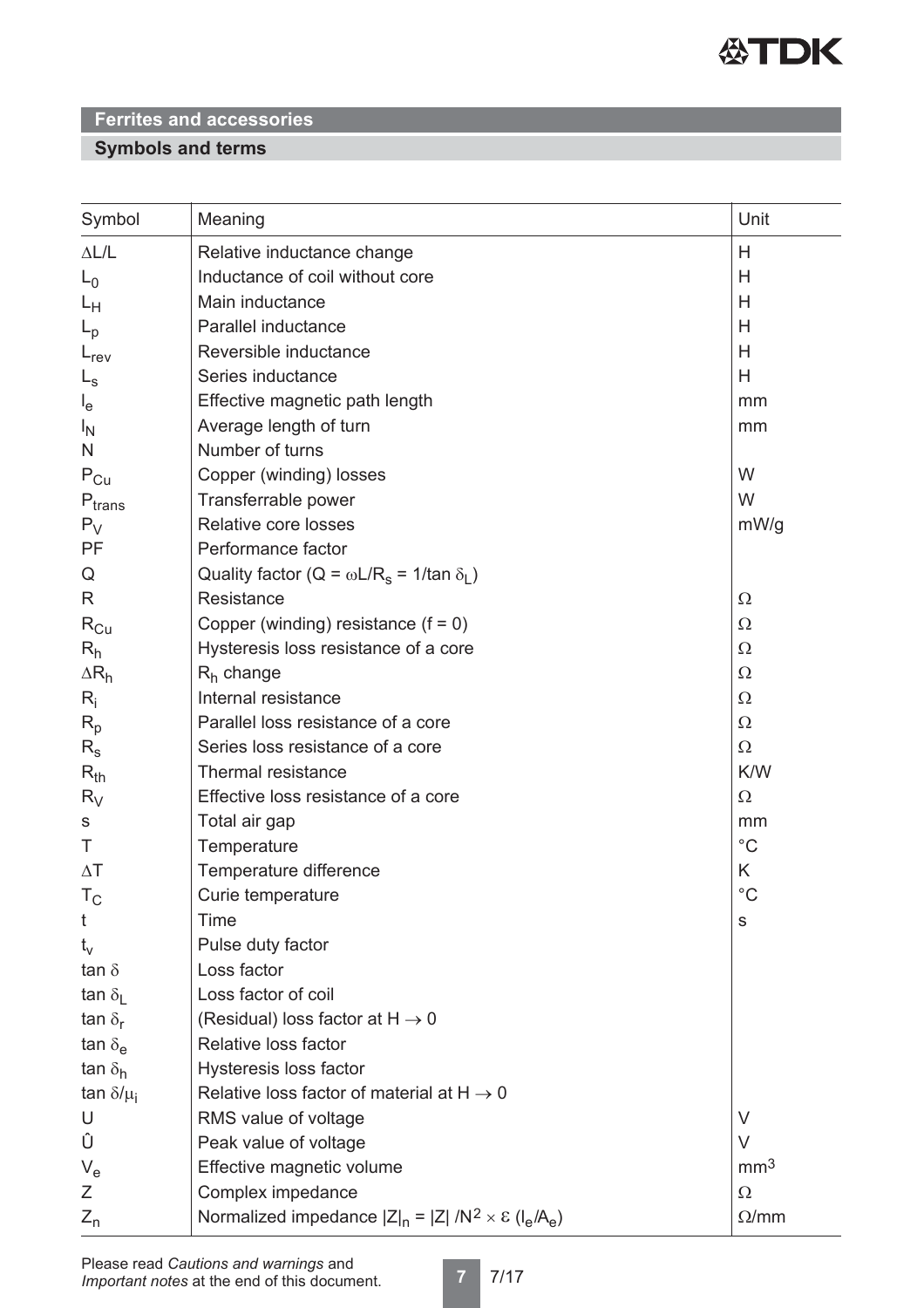

## **Symbols and terms**

| Symbol                | Meaning                                                                              | Unit                     |
|-----------------------|--------------------------------------------------------------------------------------|--------------------------|
| $\alpha$              | Temperature coefficient (TK)                                                         | 1/K                      |
| $\alpha_F$            | Relative temperature coefficient of material                                         | 1/K                      |
| $\alpha_e$            | Temperature coefficient of effective permeability                                    | 1/K                      |
| $\varepsilon_{\rm r}$ | Relative permittivity                                                                |                          |
| Φ                     | Magnetic flux                                                                        | <b>Vs</b>                |
| $\eta$                | Efficiency of a transformer                                                          |                          |
| $\eta_B$              | Hysteresis material constant                                                         | $mT-1$                   |
| $\eta_i$              | Hysteresis core constant                                                             | $A^{-1}H^{-1/2}$         |
| $\lambda_{\rm s}$     | Magnetostriction at saturation magnetization                                         |                          |
| $\mu$                 | Relative complex permeability                                                        |                          |
| $\mu_0$               | Magnetic field constant                                                              | Vs/Am                    |
| $\mu_{a}$             | Relative amplitude permeability                                                      |                          |
| $\mu_{\rm app}$       | Relative apparent permeability                                                       |                          |
| $\mu_{e}$             | Relative effective permeability                                                      |                          |
| $\mu_{\rm i}$         | Relative initial permeability                                                        |                          |
| $\mu_p$ '             | Relative real (inductive) component of $\overline{\mu}$<br>(for parallel components) |                          |
| $\mu_{p}$             | Relative imaginary (loss) component of $\overline{\mu}$ (for parallel components)    |                          |
| $\mu_{\text{r}}$      | Relative permeability                                                                |                          |
| $\mu_{\text{rev}}$    | Relative reversible permeability                                                     |                          |
| $\mu_{\rm s}$         | Relative real (inductive) component of $\overline{\mu}$<br>(for series components)   |                          |
| $\mu_{\text{S}}$ "    | Relative imaginary (loss) component of $\overline{\mu}$ (for series components)      |                          |
| $\mu_{tot}$           | Relative total permeability                                                          |                          |
|                       | derived from the static magnetization curve                                          |                          |
| $\rho$                | Resistivity                                                                          | $\Omega$ m <sup>-1</sup> |
| $\Sigma I/A$          | Magnetic form factor                                                                 | $mm-1$                   |
| $\tau_{\text{Cu}}$    | DC time constant $\tau_{Cu} = L/R_{Cu} = A_L/A_R$                                    | $\mathbf s$              |
| $\omega$              | Angular frequency; $\omega$ = 2 $\Pi$ f                                              | $s^{-1}$                 |

All dimensions are given in mm.

SMD Surface-mount device